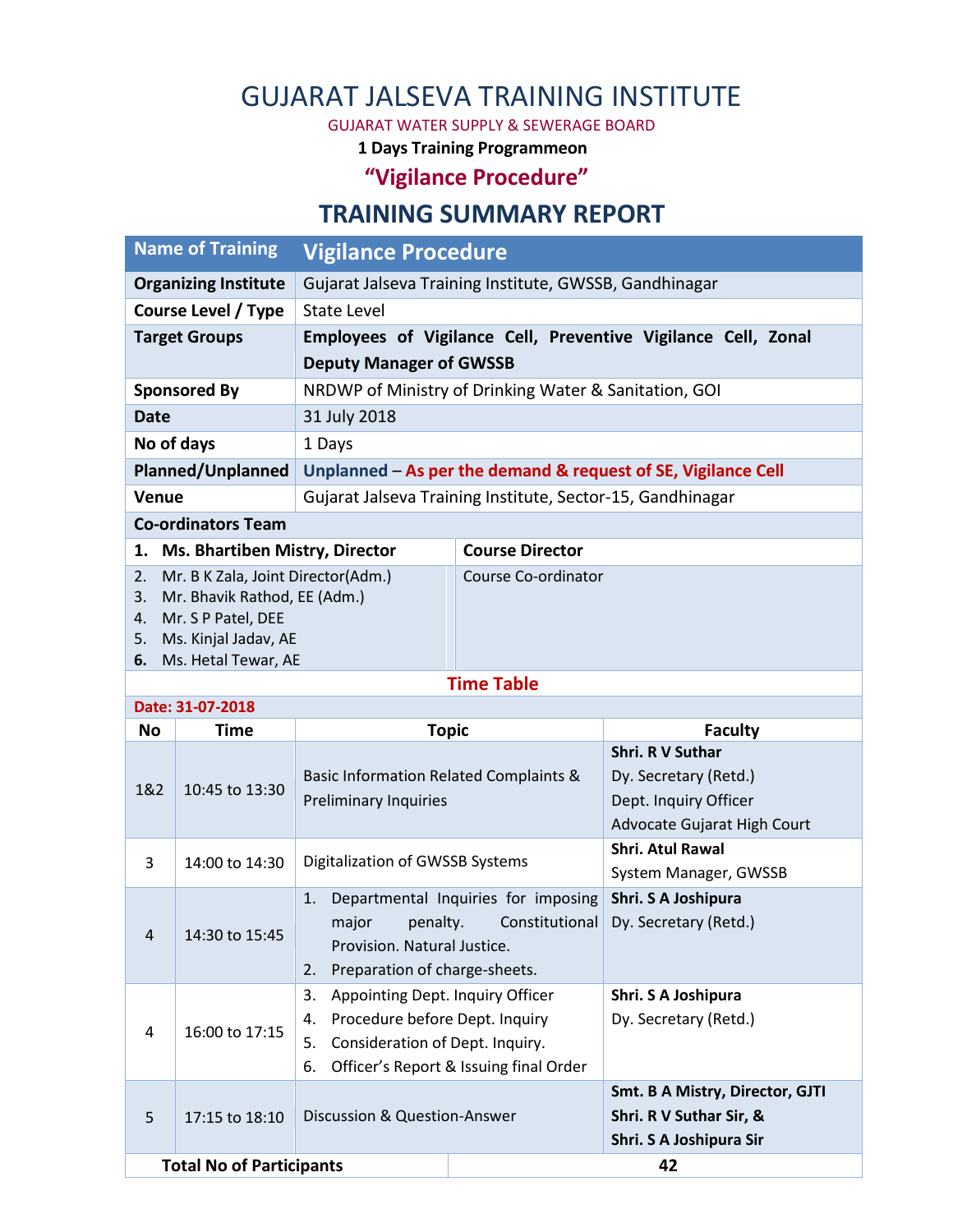## **List of Participants**

| Sr           | <b>CPF</b> | <b>Name of Employee</b> |                                  | <b>Designation</b> | <b>Office</b>       | <b>Place</b> |
|--------------|------------|-------------------------|----------------------------------|--------------------|---------------------|--------------|
| <b>No</b>    | <b>No</b>  |                         |                                  |                    |                     |              |
| 1            | 9221       | Mr.                     | Arundhati Maganbhai Bhuvela      | <b>DEE Civil</b>   | Vigilance Cell      | Vadodara     |
| $\mathbf{2}$ | 2413       | Mr.                     | Ashok B Chaudhari                | <b>DEE Civil</b>   | HO, GWSSB           | Gandhinagar  |
| 3            | 2298       | Mr.                     | <b>Atul Ramniklal Tank</b>       | <b>AAE Civil</b>   | Zone-3              | Rajkot       |
| 4            | 9303       | Mrs.                    | Bhartiben A Mistry               | <b>SE Civil</b>    | HO, GWSSB           | Gandhinagar  |
| 5            | 1012       | Mr.                     | <b>Bhupendra Chhitalal Patel</b> | Senior Clerk       | HO, GWSSB           | Gandhinagar  |
| 6            | 1082       | Mr.                     | Chamanlal Prajapati              | Senior Clerk       | HO, GWSSB           | Gandhinagar  |
| 7            | 2803       | Mr.                     | Dhapa Lukman tqueer              | <b>ADM</b>         | HO, GWSSB           | Gandhinagar  |
| 8            | 10433      | Mrs.                    | Dhara A Vyas                     | <b>EE Civil</b>    | <b>PHW Division</b> | Rajkot       |
| 9            | 10245      | Mr.                     | Dhruv Vinodbhai Patel            | <b>AE Civil</b>    | HO, GWSSB           | Gandhinagar  |
| 10           | 1830       | Mr.                     | Ganshyamsinh D Vaghela           | Senior Clerk       | <b>GJTI</b>         | Gandhinagar  |
| 11           | 3616       | Mr.                     | Hitesh A Vyas                    | Senior Clerk       | Zone-1              | Vadodara     |
| 12           | 1863       | Mr.                     | Jayendra Bhogilal Patel          | <b>EE Civil</b>    | HO, GWSSB           | Gandhinagar  |
| 13           | 2754       | Mr.                     | Jayesh Ratilal Mehta             | <b>DEE Civil</b>   | <b>PH Circle</b>    | Bhuj         |
| 14           | 3306       | Mrs.                    | Jaynti Velji Ranvu               | Senior Clerk       | PH Circle           | Junagadh     |
| 15           | 10366      | Mr.                     | Jitendra Kaushik Bhatt           | <b>DEE Civil</b>   | Vigilance Cell      | Vadodara     |
| 16           | 1063       | Mr.                     | Kaushik Jayantilal Shah          | EE Mech.           | HO, GWSSB           | Gandhinagar  |
| 17           | 2496       | Mr.                     | Kaushik Kantilal Modi            | <b>DEE Civil</b>   | HO, GWSSB           | Gandhinagar  |
| 18           | 10126      | Mr.                     | Kaushik Jayshukhlal Vaghela      | <b>DEE Civil</b>   | Zone-4              | Bhuj         |
| 19           | 10427      | Mr.                     | Ketan D Varia                    | <b>AE Civil</b>    | HO, GWSSB           | Gandhinagar  |
| 20           |            | Mr.                     | Khushbu Navinbhai Vandra         | <b>AAE Civil</b>   | Vigilance Cell      | Vadodara     |
| 21           | 1169       | Mr.                     | Laljibhai Khimjibhai Khanpora    | <b>DEE Civil</b>   | Zone-3              | Rajkot       |
| 22           | 9103       | Mr.                     | Mahendra Somabhai Jadav          | <b>DEE Civil</b>   | PH Circle           | Himatnagar   |
| 23           | 1539       | Mr.                     | Manish Nagindas Doshi            | <b>AAE Civil</b>   | PH Circle           | Rajkot       |
| 24           | 2331       | Mr.                     | Maulik Upendrabhai Amin          | <b>AE Civil</b>    | HO, GWSSB           | Gandhinagar  |
| 25           |            | Mr.                     | Mitesh Manshukhlal Vyas          | <b>DEE Civil</b>   | Zone-3              | Rajkot       |
| 26           | 4123       | Mr.                     | Mukesh Govindbhai Panchal        | Senior Clerk       | PH Circle           | Ahmedabad    |
| 27           | 1681       | Mr.                     | Musa Juhab Joban                 | <b>Head Clerk</b>  | Zone-3              | Rajkot       |
| 28           | 8450       | Mr.                     | N S Pateliya                     | <b>DEE Civil</b>   | <b>PHW Division</b> | Godhra       |
| 29           | 1613       | Mr.                     | Nalin M Limbachiya               | Senior Clerk       | HO, GWSSB           | Gandhinagar  |
| 30           | 2628       | Mr.                     | Niranjan Prahladbhai Patel       | <b>DEE Civil</b>   | <b>GJTI</b>         | Gandhinagar  |
| 31           | 10212      | Mr.                     | Nitin Ramanlal Sureja            | <b>AE Civil</b>    | HO, GWSSB           | Gandhinagar  |
| 32           | 1812       | Mr.                     | P K Shah                         | <b>DEE Civil</b>   | HO, GWSSB           | Gandhinagar  |
| 33           |            | Ms.                     | Payal Niranjan Bansal            | <b>DEE Civil</b>   | PH Circle           | Surat        |
| 34           | 10250      | Ms.                     | Pooja Jitendra Salunke           | <b>DEE Civil</b>   | PH Circle           | Nadiad       |
| 35           | 10161      | Ms.                     | Priti R Chourishi                | <b>AE Civil</b>    | HO, GWSSB           | Gandhinagar  |
| 36           | 2991       | Mr.                     | R M Narwani                      | <b>DEE Civil</b>   | Zone-2              | Ahmedabad    |
| 37           | 2163       | Mr.                     | Rajendra J Sharma                | <b>EE Civil</b>    | HO, GWSSB           | Gandhinagar  |
| 38           | 3050       | Mr.                     | Rajendra R jain                  | <b>DEE Civil</b>   | Zone-1              | Vadodara     |
| 39           |            | Mr.                     | Sahista A Patel                  | <b>DEE Civil</b>   | PH Circle           | Valsad       |
| 40           | 2416       | Mrs.                    | Sonal Atul Raval                 | <b>DEE Civil</b>   | HO, GWSSB           | Gandhinagar  |
| 41           | 4672       | Mrs.                    | Umaben S Vasavda                 | Senior Clerk (Ac)  | <b>GJTI</b>         | Gandhinagar  |
| 42           | 2839       | Mr.                     | Vinod Vadilal Modi               | <b>DEE Civil</b>   | PH Circle           | Ahmedabad    |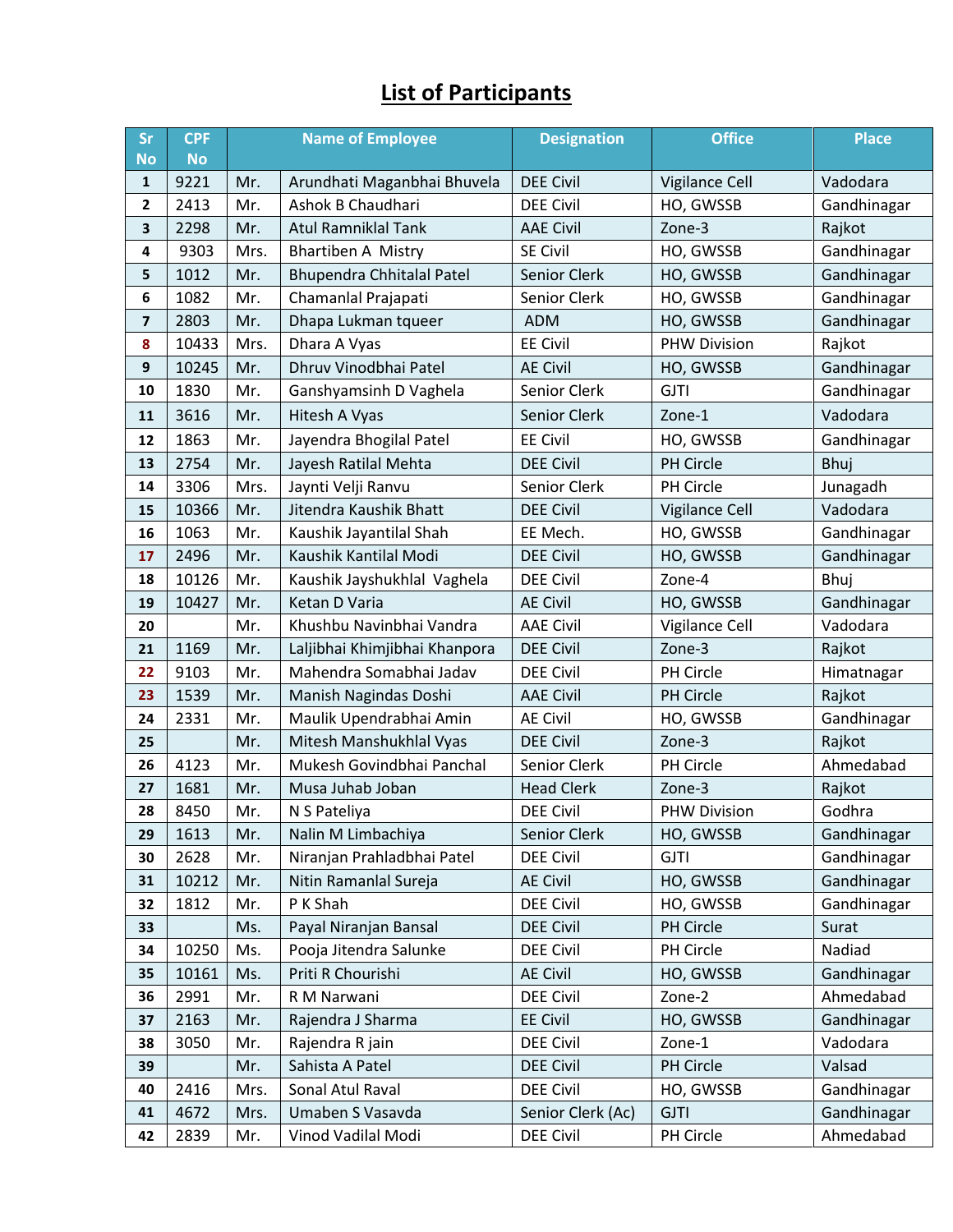## **PhotoGallery**

1. **Sh. R V Suthar**, Retd. Deputy Secretary, Gandhinagar addressing the trainees



2. **Sh. Atul Rawal**, System Manager, GWSSB, Gandhinagar addressing the trainees